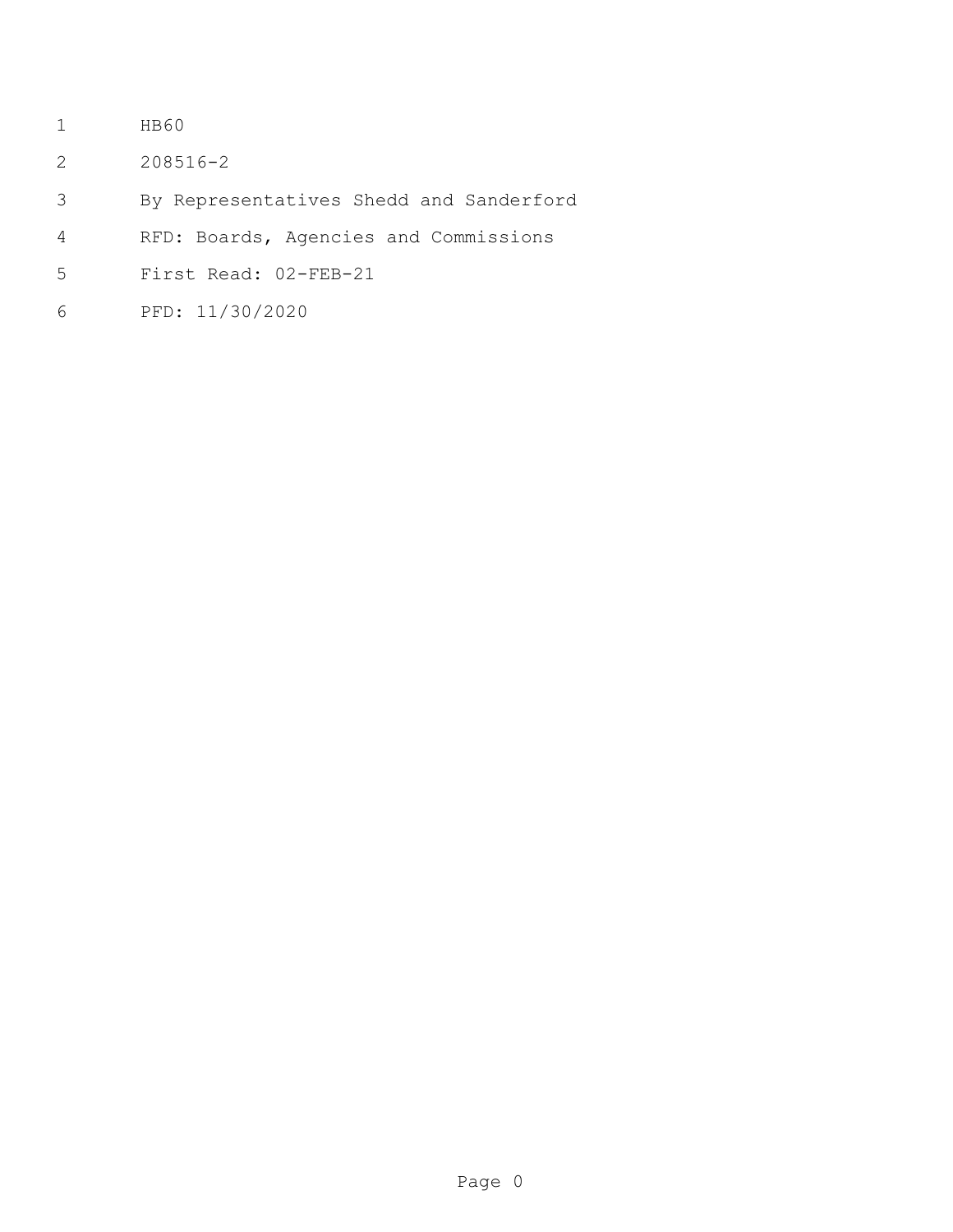ENROLLED, An Act,

 Relating to the Alabama Sunset Law; to continue the existence and functioning of the Alabama Board for Registered Interior Designers until October 1, 2025.

BE IT ENACTED BY THE LEGISLATURE OF ALABAMA:

 Section 1. Pursuant to the Alabama Sunset Law, the Sunset Committee recommends the continuance of the Alabama Board for Registered Interior Designers until October 1, 2025.

 Section 2. The existence and functioning of the Alabama Board for Registered Interior Designers, created and functioning pursuant to Sections 34-15C-1 to 34-15C-19, inclusive, Code of Alabama 1975, is continued, and those code sections are expressly preserved until October 1, 2025.

 Section 3. The Legislature concurs in the recommendations of the Sunset Committee as provided in Sections 1 and 2.

 Section 4. This act shall become effective immediately upon its passage and approval by the Governor, or its otherwise becoming law.

HB60